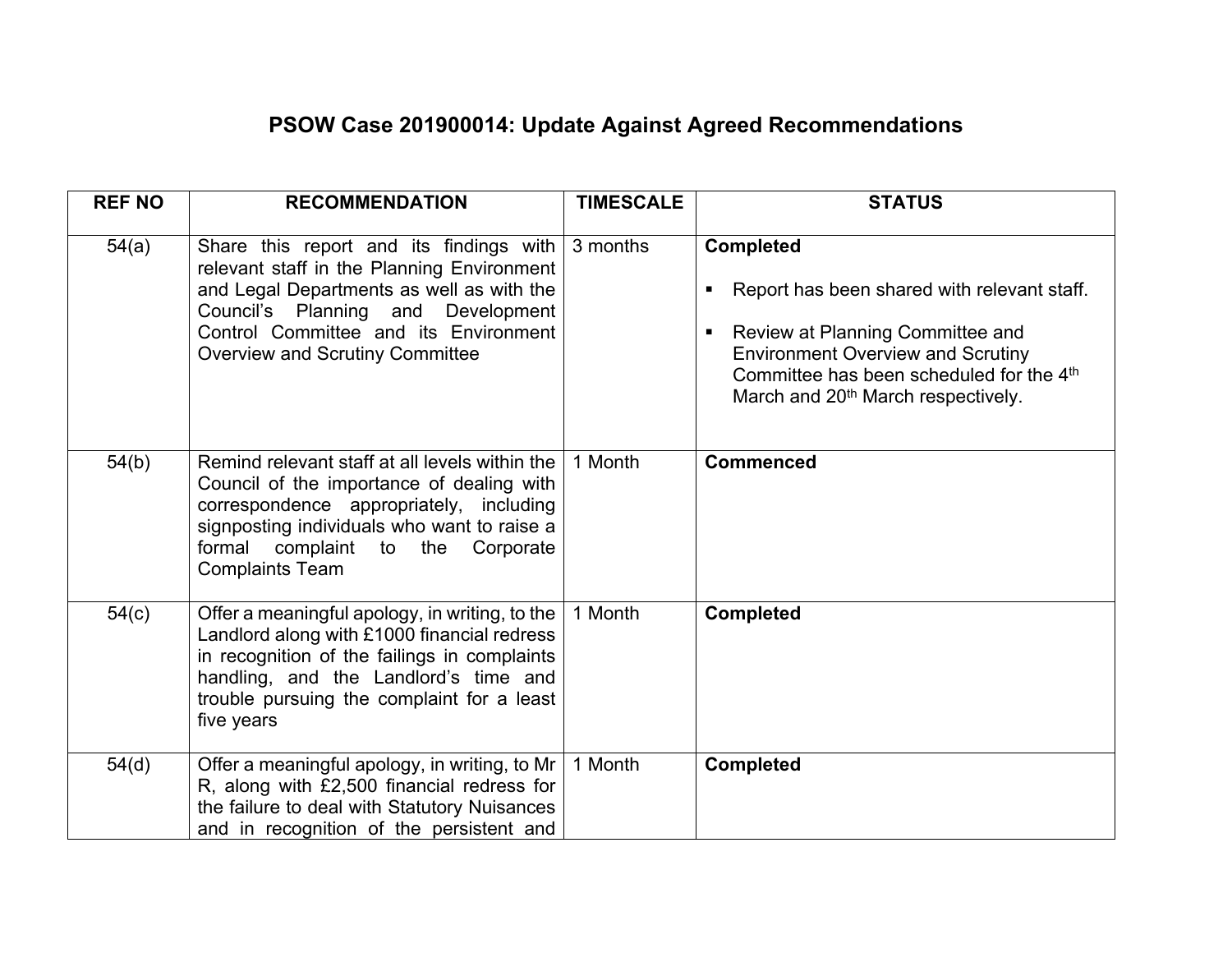| prolonged<br>exposure, of Mr R, to<br>unacceptable levels of noise and water<br>spray for at least five years                                                                         |          |                                                                                                                                                                                                                                                                                                                                                                                                                                                                                                                                                                                                                                                                                                                                                                                                                                                                                                                                                                                            |
|---------------------------------------------------------------------------------------------------------------------------------------------------------------------------------------|----------|--------------------------------------------------------------------------------------------------------------------------------------------------------------------------------------------------------------------------------------------------------------------------------------------------------------------------------------------------------------------------------------------------------------------------------------------------------------------------------------------------------------------------------------------------------------------------------------------------------------------------------------------------------------------------------------------------------------------------------------------------------------------------------------------------------------------------------------------------------------------------------------------------------------------------------------------------------------------------------------------|
| 55(a)<br>Establish what powers remain available to it<br>to resolve the issues and ensure that it fully<br>exercises those powers as appropriate to<br>achieve an ultimate resolution | 3 Months | Commenced and ongoing.<br>13.12.19 Development Management and<br><b>Community and Business Protection jointly</b><br>served Planning Enforcement Notice and<br>Abatement Notice. Abatement Notice require<br>nuisance to cease immediately.<br><b>Operator submitted Planning Enforcement</b><br>Notice appeal.<br>19.12.19 Equipment seized by Community and<br><b>Business Protection.</b><br>13.01.20 Owner has re-arranged the site largely<br>abating the nuisance and meeting requirements<br>of Planning Enforcement Notice by re-locating<br>the jet-wash/spraying equipment.<br>Current position:<br>Community and Business Protection are<br>preparing for prosecution on 17.03.20 with<br>regard to seized equipment at Wrexham's<br><b>Magistrates Court.</b><br>Planning Enforcement have submitted all<br>necessary documents to Planning Inspectorate<br>on 13.02.20 respond to the Planning<br>Enforcement Notice Appeal. A decision is now<br>awaited from the Inspector. |